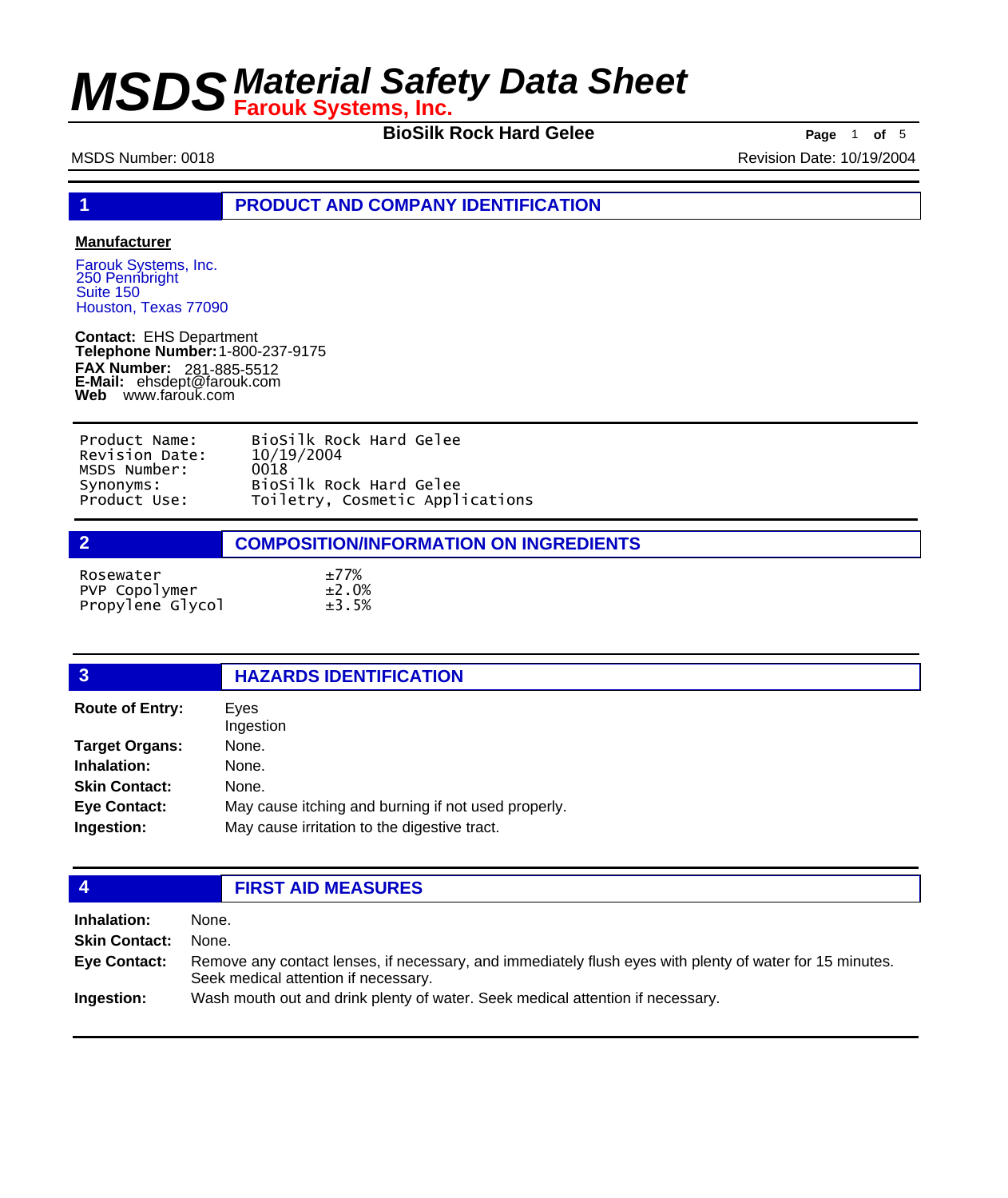**BioSilk Rock Hard Gelee** Page 2 of 5

MSDS Number: 0018 **Revision Date: 10/19/2004** Revision Date: 10/19/2004

### **5 FIRE FIGHTING MEASURES**

FLASHPOINT AND METHOD: Not applicable. FLAMMABLE LIQUIDS: Not available. AUTO IGNITION TEMP: None. FLAMMABLE CLASS: None. BURNING RATE OF SOLID: Not available

GENERAL HAZARDS: Evacuate personnel downwind of fire to avoid inhalation of fumes and smoke.

EXTINGUISHING METHODS: Chemical type foam, CO2(Carbon Dioxide), Dry Chemical, Water Fog

HAZARDOUS COMBUSTION PRODUCTS: None.

FIRE FIGHTING PROCEDURES: This product is not flammable.However, hazardous decomposition and combustion products may be formed in a fire situation. Cool exposed containers with water spray to prevent overheating.

FIRE FIGHTING EQUIPMENT: Respiratory and eye protection are required for fire fighting personnel. Full protective equipment (Bunker Gear) and self contained breathing apparatus (SCBA) should be used for all indoor fires and significant outdoor fires. For small outdoor fires, which may be easily extinguished with a portable fire extinguisher, use of a SCBA may not be needed.

## **6 ACCIDENTAL RELEASE MEASURES**

SMALL SPILL: When a spill occurs, use absorbent material on the substance. Dispose of the material according to all local, state and federal regulations. Always use an absorbent material when cleaning up a spill.

ENVIRONMENTAL PRECAUTIONS: Avoid run-off or release into sewers, stormdrains and waterways.

GENERAL PRECAUTIONS: Remove containers away from flammable materials.

## *HANDLING AND STORAGE*

Use appropriate personal protective equipment as specified in Section 8. Handle in a manner consistent with good household/personal techniques and practices. **Handling Precautions:** Keep containers/bottles securely sealed when not in use. Store in cool/dry conditions that do **Storage Requirements:**

not exceed room temperature. Try to store product in temperatures between 40°F to 120° F.

## **8 EXPOSURE CONTROLS/PERSONAL PROTECTION**

These recommendations provide general guideance for handling this product safely. Because specific use conditions may vary, safety procedures should be developed for each specific application of this product. When developing procedures, always consider potential waste, disposal and personal safety issues. **Engineering Controls:** EYES AND FACE: For reasonable foreseeable uses of this product, eye and face protection is not required. SKIN: For reasonable foreseeable uses of this product, skin protection is not required. RESPIRATORY: For reasonable foreseeable uses of this product, respiratory protection is not required. **Protective Equipment:** EXPOSURE GUIDELINES: Overexposure is unlikely. Since all parameters cannot be foreseen, the

use of engineering controls to reduce exposure may be necessary.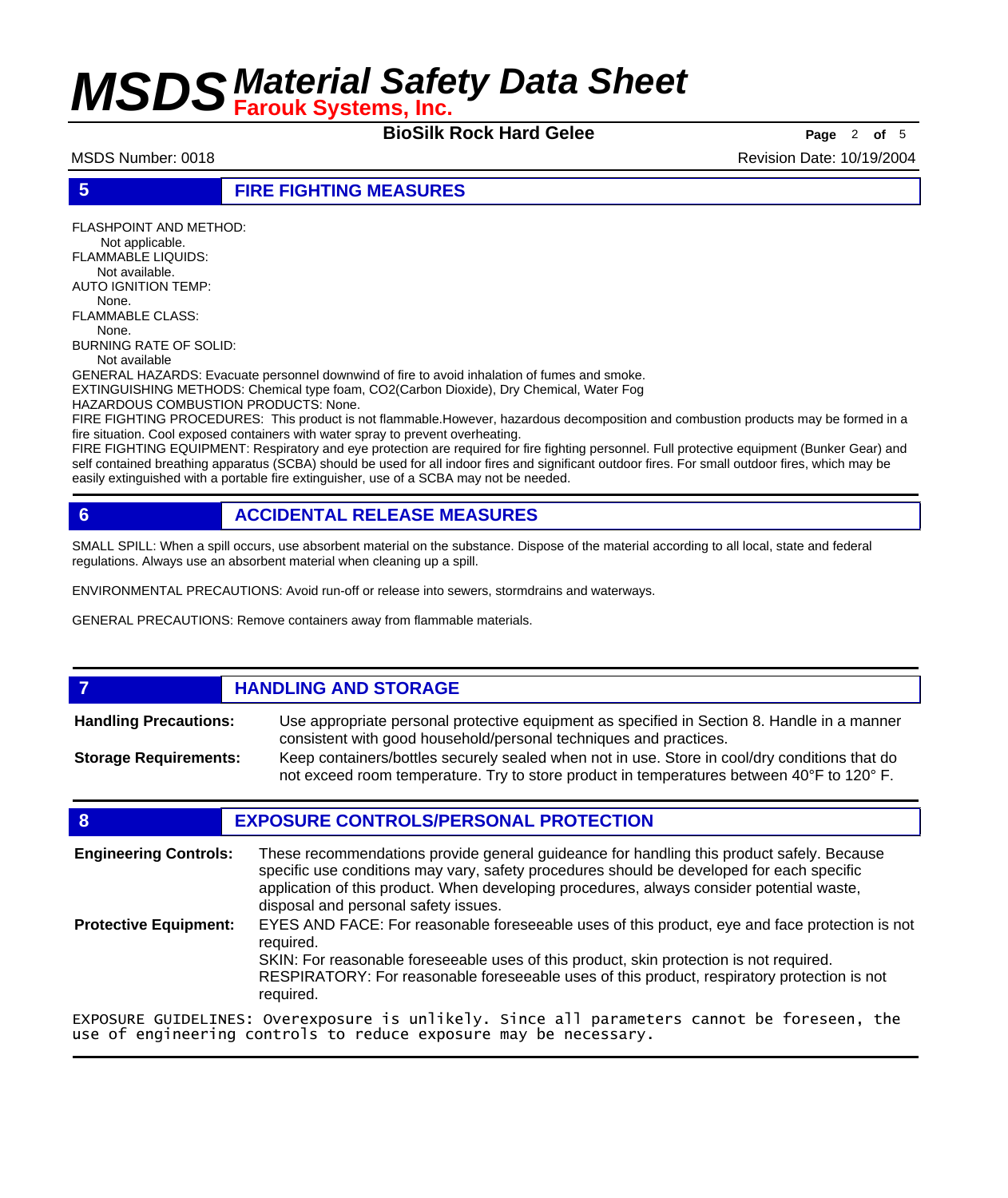**BioSilk Rock Hard Gelee** Page 3 of 5

MSDS Number: 0018 **Revision Date: 10/19/2004** Revision Date: 10/19/2004

### **9 PHYSICAL AND CHEMICAL PROPERTIES**

| Appearance:            | Almost clear, colorless liquid gel |
|------------------------|------------------------------------|
| <b>Physical State:</b> | Gelatinous                         |
| Odor:                  | Pleasant fragrance                 |
| pH:                    | $7.0 - 7.5$                        |
| <b>Vapor Pressure:</b> | N/A                                |
| <b>Vapor Density:</b>  | N/A                                |

**Boiling Point:** 212° F **Freezing/Melting Pt.:** N/A **Solubility:** Soluble in water. **Spec Grav./Density:** 1.05

| 10 <sub>1</sub>                               | <b>STABILITY AND REACTIVITY</b> |
|-----------------------------------------------|---------------------------------|
| <b>Stability:</b>                             | YES                             |
| <b>Conditions to avoid:</b>                   | Extreme temperatures.           |
| Materials to avoid (incompatability):         | None.                           |
| Hazardous Decomposition products: None known. |                                 |
| <b>Hazardous Polymerization:</b>              | Will Not Occur.                 |
|                                               |                                 |

### **11 TOXICOLOGICAL INFORMATION**

ACUTE: DERMAL LD50: Not available. ORAL LD50: Not available. INHALATION LC50: Not available. EYE EFFECTS: This product may cause irritation to eyes if not used under normal conditions. TARGET ORGANS: NONE. SENSITIZATIONS: Not available. CARCINOGENICITY: IARC: Listed by IARC - No. NTP: Listed by NTP - No. OSHA: Listed by OSHA - No.

MUTAGENICITY: Not available. REPRODUCTIVE EFFECTS: None. TERATOGENIC EFFECTS: Not available.

## **12 ECOLOGICAL INFORMATION**

ENVIRONMENTAL DATA: Not available. ECOTOXICOLOGICAL INFO: Not available. DISTRIBUTION: Not available. CHEMICAL FATE INFO: Not available.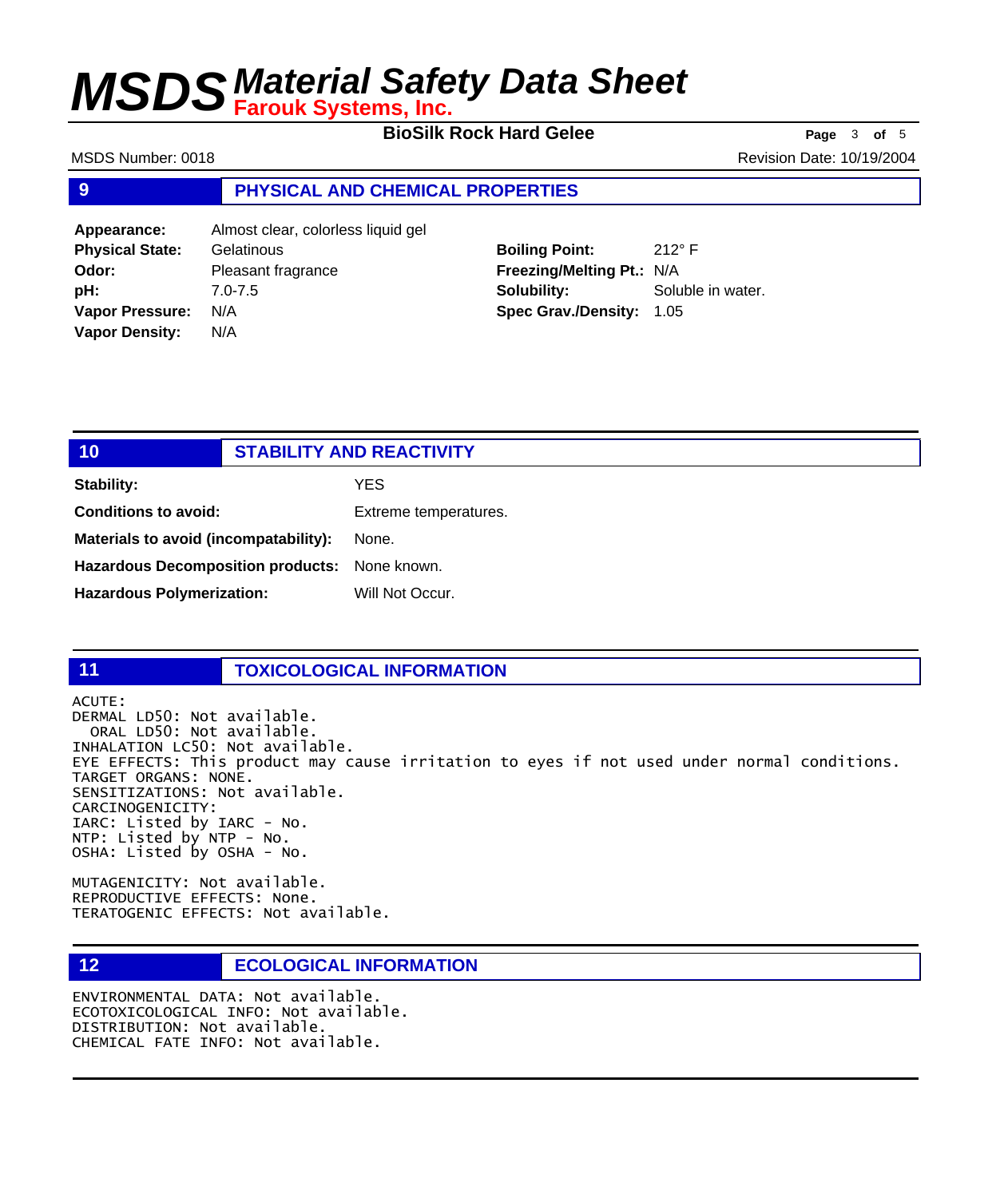**BioSilk Rock Hard Gelee** Page 4 of 5

MSDS Number: 0018 **Revision Date: 10/19/2004** Revision Date: 10/19/2004

### **13 DISPOSAL CONSIDERATIONS**

US EPA Waste Number and Descriptions:

DISPOSAL METHOD: Controlled release of diluted product into a biological wastewater treatment plant. COMPONENT WASTE NUMBER: No EPA Waste Numbers are applicable for this product's components. DISPOSAL INSTRUCTIONS: Dispose of waste material according to local, state and federal rules and regulations.

**14 TRANSPORT INFORMATION**

This product is not regulated as a hazardous material by the United States (DOT) or Canadian (TDG) transportation regulations.

DOT CLASSIFICATION: Shipping Name: BioSilk Rock Hard Gelee Class: None. Non-regulated, non-hazardous

IMDG CLASSIFICATION: Shipping Name: BioSilk Rock Hard Gelee Class: None. Non-regulated, non-hazardous

IATA CLASSIFICATION: Shipping Name: BioSilk Rock Hard Gelee Class: None. Non-regulated, non-hazardous

1-800-424-9300 1-703-527-3887 CHEMTREC

Outside the United States

## **15 REGULATORY INFORMATION**

UNITED STATES: SARA TITLE III (Superfund Amendments and Reauthorization Act) 311/312 HAZARD CATEGORIES Fire: No. Pressure Generating: No. Reactivity: No. Acute: No. 313 REPORTABLE INGREDIENTS: Not applicable. TITLE III NOTES: None. CERCLA(Comprehensive Response, Compensation, and Liability Act) CERCLA RQ: None. TSCA(Toxic Substance Release Act) TSCA REGULATORY: All ingredients are listed in the TSCA Inventory. CANADA: WHMIS(WORKER HAZARDOUS MATERIAL INFORMATION SYSTEM) This product is WHMIS controlled. CANADIAN INGREDIENT DISCLOSURE LIST: Propylene Glycol. CANADIAN ENVIRONMENTAL PROTECTION ACT: All intentional ingredients are listed on the DSL(Domestic Substance List). EUROPEAN COMMUNITY: EU REGULATORY: All intentional ingredients are listed on the European's EINECS Inventory. STATE REGULATIONS: Not available. LOCAL REGULATIONS: Not available.